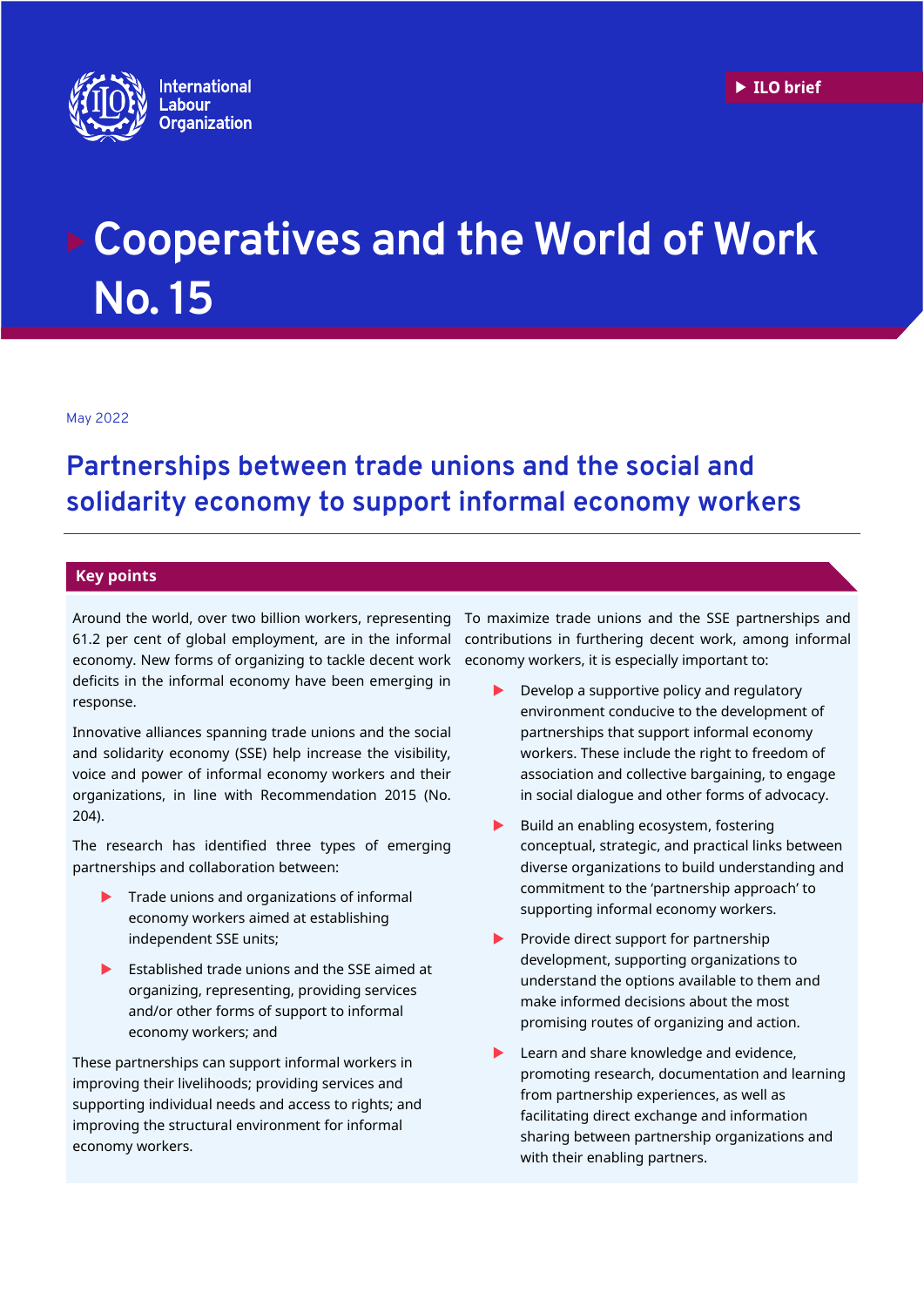# **Introduction**

Over two billion workers, representing 61.2 per cent of global employment, are in the informal economy (ILO 2018a). Workers' experiences differ significantly depending on their occupation, with women concentrated in the segments most likely to be associated with poverty, precarious working conditions, and lack of labour and social protection (ibid; Chen 2012; Carre et al. 2020). During the Covid-19 crisis, many informal economy workers have been particularly vulnerable and exposed to income losses, among them home-based workers. Others were concentrated in sectors deemed essential but characterized by precarious, hazardous, unprotected conditions of work with low pay, including domestic and care work, waste picking and street vending (ILO 2020a; 2020b).

New forms of organizing to tackle decent work deficits in the informal economy have emerged in response. Innovative alliances between trade unions and the SSE (Box 1) are increasing the visibility, voice and power of informal economy workers and their organizations, in line with [Recommendation 2015 \(No. 204\)](https://www.ilo.org/dyn/normlex/en/f?p=NORMLEXPUB:12100:0::NO::P12100_ILO_CODE:R204) (Box 2).

### **Box 1. A proposed definition of the social and solidarity economy for discussion**

There is not a universally agreed upon definition of the SSE. The Office proposes a definition, for discussion, that is based on values, principles and organizational types based on a review of the adopted national and subnational laws and policies on the SSE.

The social and solidarity economy encompasses institutional units with a social or public purpose, engaged in economic activities on the basis of voluntary cooperation, democratic and participatory governance, autonomy and independence, whose rules limit or prohibit the distribution of surplus. SSE units may include cooperatives, associations, mutual societies, foundations, social enterprises, self-help groups and other units operating in accordance with SSE values and principles in the formal and the informal economies (ILO 2022).

 **Box 2. The role of diverse organizations and units to support workers in the informal economy as per Recommendation N.204 on Transition from the Informal to the Formal Economy**

[Recommendation 2015 \(No. 204\)](https://www.ilo.org/dyn/normlex/en/f?p=NORMLEXPUB:12100:0::NO::P12100_ILO_CODE:R204) recognizes the important and active role of employers' and workers' organizations in facilitating the transition from the informal to the formal economy (Preamble) and calls on them to extend membership and services to workers and economic units in the informal economy (para. 33). The Recommendation also considers SSE units as core 'economic units' within the informal economy.

Partnerships between workers organizations and the SSE have overcome historical challenges in organizing across movements. They bring together multiple – and complementary – organizational forms to build collective worker solidarity and ownership and support the transition to decent work (WIEGO 2014). Such a partnership approach can also support trade union revitalization, with trade unions increasingly embracing creative organizing strategies, new coalitions and representation of all workers to meet the challenges of changing labour markets and decreased membership globally (ILO 2021).

Moreover, partnerships between trade unions and the SSE can support the effective implementation of International Labour Standards (ILS) and strengthens the capacity of informal economy workers to access their fundamental rights at work. This includes freedom of association and the effective recognition of the right to collective bargaining: and, the other three fundamental principles and rights at work, namely, the elimination of all forms of forced or compulsory labour; the effective abolition of child labour; and the elimination of discrimination in respect of employment and occupation.

This brief synthesizes findings from participatory research conducted in 2021, which explored the potential of partnerships between trade unions and the SSE to support informal economy workers.<sup>1</sup> It identifies partnership types, highlights key partnership activities and achievements, discusses challenges and enabling drivers of partnership

 $^{\rm 1}$  This brief is based on a research study that was led by Abigail Hunt and Moizza Binat Sarwar, Overseas Development Institute (Hunt and Binat Sarwar, unpublished). The research was funded and technically coordinated by Open Society Foundations and the International Labour Organization. The research methodology was developed in collaboration with an expert advisory group. It involved a literature review, close examination of selected partnerships through the development of four country case studies, and validation of findings with organizations of informal economy workers. Country case studies that focused on partnerships in Brazil, Colombia, Kenya and South Africa are presented in this brief.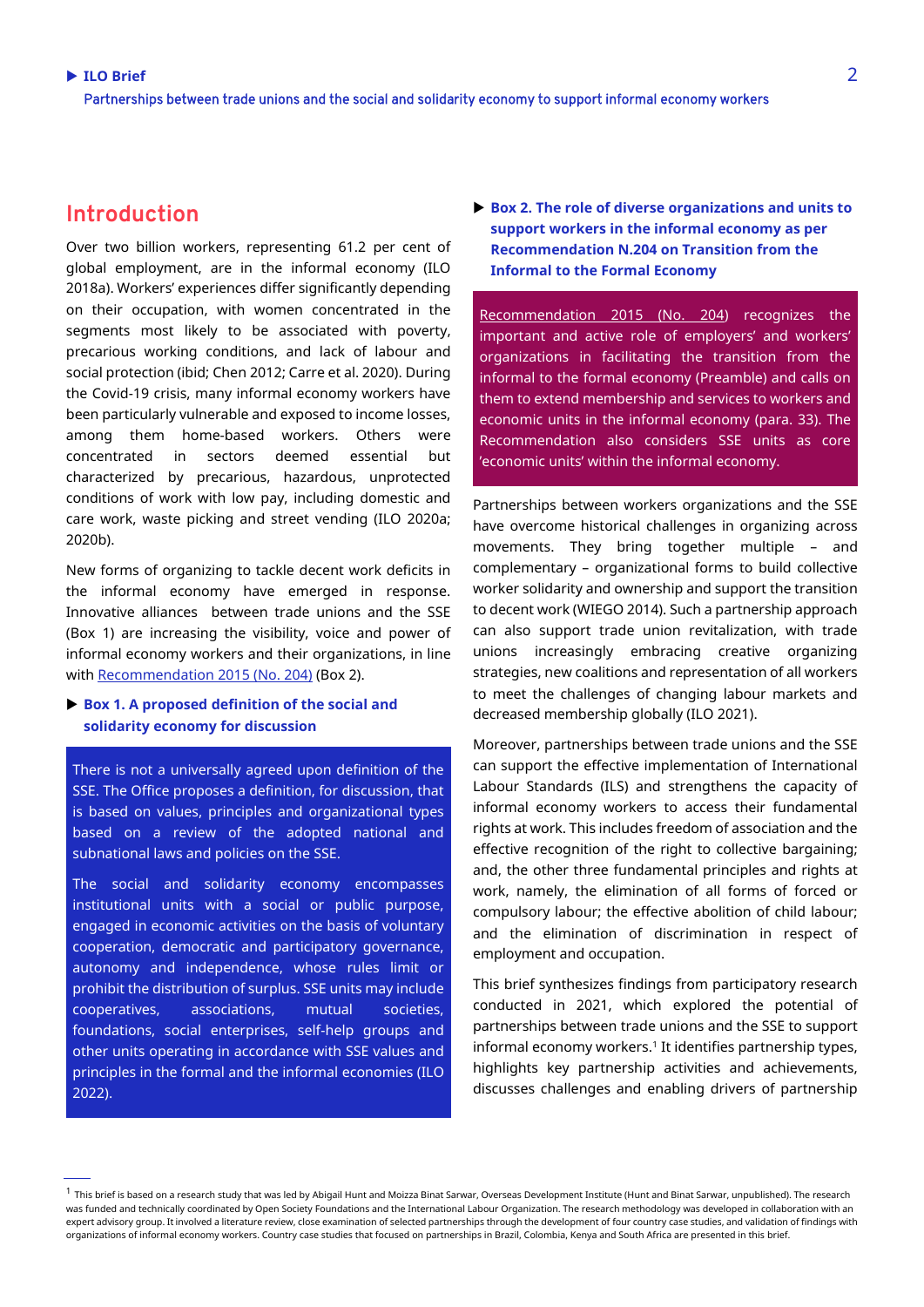development and impact, and outlines concrete actions to ensure that partnerships can develop, grow and thrive.

# **Partnership types**

Partnerships between trade unions and the SSE in support of informal economy workers include the provision of individual support and services (micro level) and building collective identity and knowledge and commitment to shared ownership and mutual support (meso level). Often rooted in wider rights and social justice movements, the SSE has successfully built strategic coalitions to build worker power, visibility and influence, leading to improved rights and protections as a result of locally, nationally and globally focused advocacy and dialogue (macro level) (ILO 2022). Three types of partnership between trade unions and the SSE to support informal economy workers are outlined in the following table (see page 4).

# **Partnership activities and achievements**

Partnership initiatives have secured a number of gains for informal economy workers individually and collectively and have improved the structural environment for informal economy workers' rights. This section highlights some important achievements to date.

### **Improving livelihoods**

Key partnership outcomes include the increased visibility and recognition of informal economy workers and their work, leading to overall improvements in their incomes. Approaches to securing gains differ by sector. In Colombia a new social enterprise has **generated formal employment opportunities**, where domestic workers were provided with an employment contract, social security contributions and a living wage (Box 3).

#### **Box 3. Case study: Revaluing domestic work through social enterprise in Colombia**

In 2021 the Union of Domestic Service Workers (Unión de Trabajadoras del Servicio Doméstico, or UTRASD) expanded its core activities of advocating at national, regional and local levels for improved labour rights for its core constituency of Afro-Colombian care and domestic workers. A worker-led and managed social enterprise was developed with financial and technical support from enabling partners including the French Development Agency, CARE Latin America and the Caribbean and Fundación Bien Humano. The IMA Limpia social enterprise launched in late 2021, aims to ensure that its design and operations further gender equality, human rights, decent work and economic and social rights (UTRASD et al. 2020).

UTRASD and partners have delivered training to care and domestic workers to build professional skills, knowledge of human and labour rights, and self-esteem with the aim of boosting the professional profiles of workers and the business. UTRASD reports that this has helped change how employers and society perceive domestic work and therefore encouraged improved economic returns. This has been complemented by a social media campaign led by UTRASD to generate a client base supportive of the social aims of the business. As one of the enabling partners has explained: "*Supporting IMA Limpia is not only supporting a social enterprise of women which gives dignity through providing a salary and legal recognition for their work; it is about promoting cultural change where informality and mistreatment are no longer experienced by the people who take care of our homes and loved ones*." Mónica Sandoval, Fundación Bien Humano (cited in IMA Limpia 2021).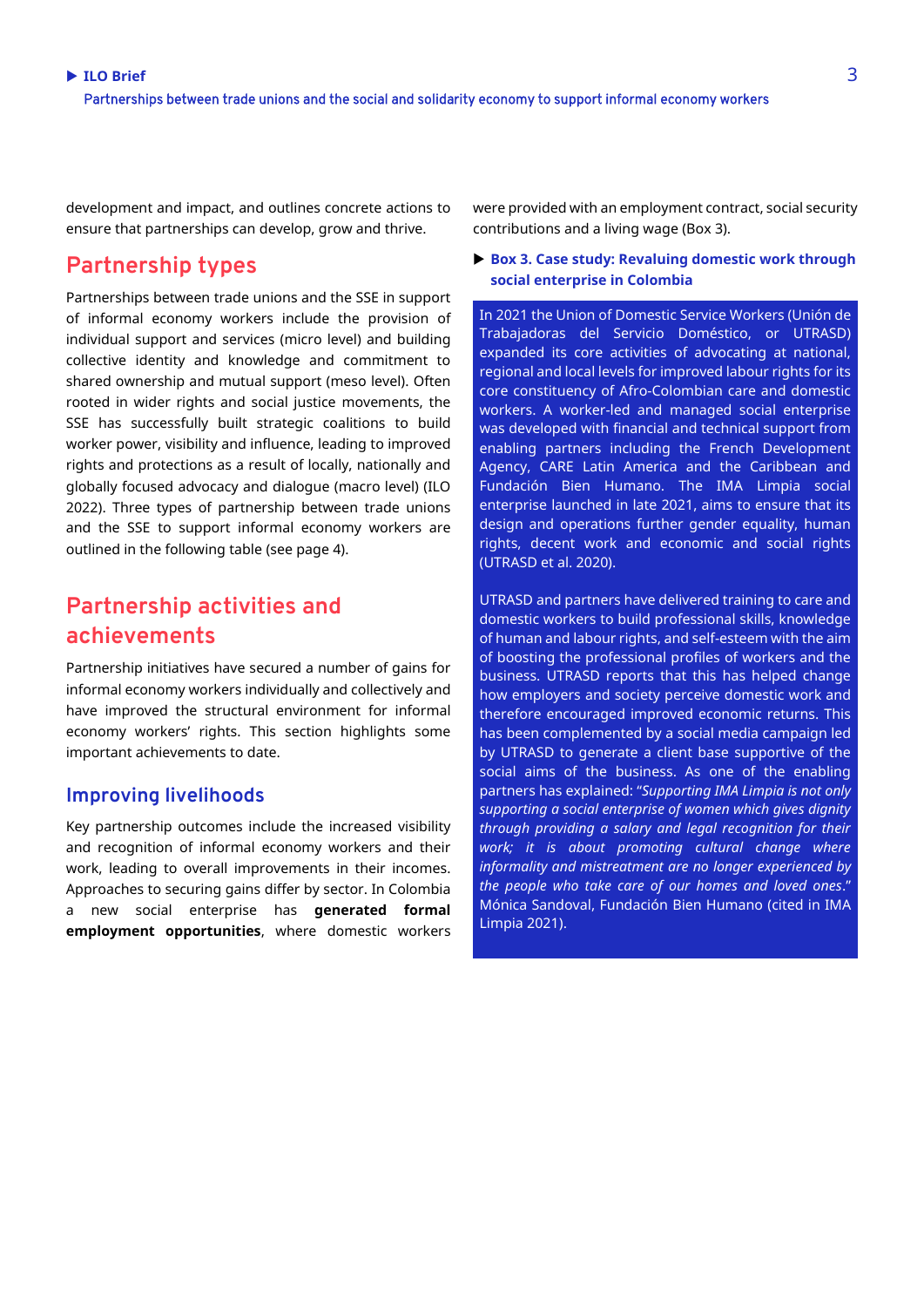Partnerships between trade unions and the social and solidarity economy to support informal economy workers

### **Partnerships between trade unions and the SSE to support informal economy workers**

| <b>Type of partnership</b>                                                                                                                                                                             | <b>Key characteristics</b>                                                                                                                                                                                                                                                                                                                                                                                                                                                                         | <b>Examples</b>                                                                                                                                                                                                                                                                                                                                                                                                                                                                                                                                                                                                      |
|--------------------------------------------------------------------------------------------------------------------------------------------------------------------------------------------------------|----------------------------------------------------------------------------------------------------------------------------------------------------------------------------------------------------------------------------------------------------------------------------------------------------------------------------------------------------------------------------------------------------------------------------------------------------------------------------------------------------|----------------------------------------------------------------------------------------------------------------------------------------------------------------------------------------------------------------------------------------------------------------------------------------------------------------------------------------------------------------------------------------------------------------------------------------------------------------------------------------------------------------------------------------------------------------------------------------------------------------------|
| Partnership between trade unions and<br>organizations of informal economy<br>workers aimed at establishing independent<br><b>SSE units</b>                                                             | Most common form of partnership<br>$\bullet$<br>across all contexts<br>Partnership initiatives often led<br>by/through formal trade unions and<br>informal economy worker-led<br>associations and organizations<br>Entities established take diverse<br>organizational forms in the SSE, notably<br>cooperatives, mutual societies and<br>social enterprises.                                                                                                                                      | • In Dominican Republic, the National<br>Union of Domestic Workers<br>(FENAMUTRA) established the<br>COOPFENAMUTRA cooperative<br>(Imparcial RD 2021).<br>In India, Self-Employment Women's<br>Association (SEWA) has developed<br>multiple SSE entities, such as VimoSEWA<br>Cooperative Limited providing<br>insurance for SEWA members and other<br>informal economy workers (ILO 2019).<br>In Trinidad and Tobago, the National<br>Union of Domestic Employees (NUDE)<br>has established the Service Workers<br>Centre Cooperative Society Limited<br>(SWCC) worker cooperative (ILO 2018b).                     |
| Partnership and collaboration between<br>established trade unions and the SSE<br>aimed at organizing, representing,<br>providing services and/or other forms of<br>support to informal economy workers | Partnership and collaboration aimed at<br>organizing, representing, providing<br>services and/or other forms of support to<br>informal economy workers.<br>Most commonly, trade unions seek out<br>$\bullet$<br>partnerships and collaboration with<br>existing SSE units to extend support to<br>informal economy workers.                                                                                                                                                                        | In Brazil trade union and SSE alliances<br>were formalized through the creation of<br>the Central de Cooperativas e<br>Empreendimentos Solidários (UNISOL<br>Brazil), a hybrid organization of<br>associations, cooperatives and other SSE<br>units with the active participation of the<br>national Central Única dos<br>Trabalhadores (CUT) (Hunt and Sarwar,<br>unpublished).<br>In Rwanda the Centrale des Syndicats<br>des Travailleurs au Rwanda (CESTRAR)<br>approached motorcycle taxi driver<br>mutual fund members in Kigali and<br>supported their efforts toward<br>organizing into unions (Manzi 2007). |
| Partnership of trade union and the SSE<br>established through an enabling partner<br>aimed at facilitating and actively<br>supporting the collective action among<br>informal economy workers          | Enabling partners who aim to facilitate<br>and actively support collective action<br>among informal economy workers (e.g.<br>academics, other technical experts and<br>non-governmental organizations) play a<br>lead role in the conceptualization and<br>foundation of new partnership<br>initiatives to organize and support<br>informal economy workers.<br>Role of the enabling partner varies<br>$\bullet$<br>according to partnership needs, and<br>may be short-term, sustained or ad-hoc. | • In South Africa, Social Law Project has<br>led the Digital Platform Cooperative<br>Project, a burgeoning domestic worker-<br>owned platform cooperative,<br>established in partnership with South<br>African Domestic Service and Allied<br>Workers Union (SADSAWU) and with<br>United Domestic Workers of South<br>Africa (UDWOSA) (Hunt and Sarwar,<br>unpublished).                                                                                                                                                                                                                                             |

In Brazil, successful union-supported policy influencing combined with cooperative membership have **created**

**the conditions for new and more stable income generation opportunities for waste pickers** (see Box 4).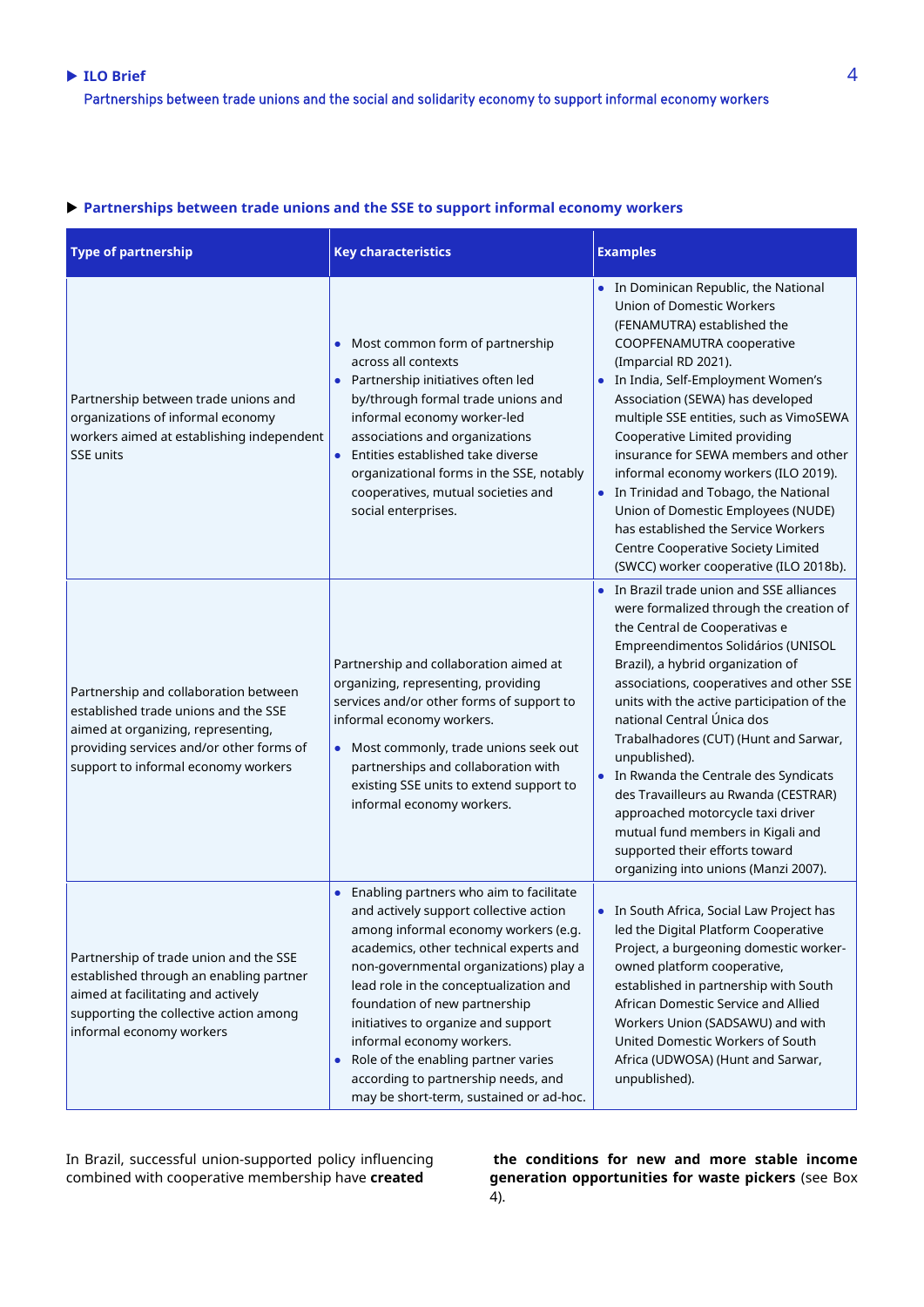#### **Box 4 – Case study: UNISOL and CUT partnership to support waste pickers in Brazil**

Waste pickers and recyclers have long organized into cooperatives and associations in Brazil. However, waste pickers' contact with the trade union movement remained limited until the creation of the Central de Cooperativas e Empreendimentos Solidários (UNISOL Brasil) in 2014, a hybrid organization of associations, cooperatives and other SSE units created in partnership with the national Central Única dos Trabalhadores (CUT).

UNISOL primarily supports the waste picking sector by helping to overcome entrenched economic precarity among workers as well as their historical invisibility, notably to policymakers. It does this by creating solidarity among workers; facilitating national-level cooperation and dialogue aimed at increasing economic and social inclusion by influencing public policies; fostering democratization in the workplace; securing financing for cooperatives; and sharing capital and earnings generated through members. CUT has supported the development of a worker-led political force by assisting in institutional dialogue, participating in UNISOL's political strengthening, and providing technical support through the Agency for Development Solidarity (ADS).

Achievements include increased social security coverage of waste pickers under the 2010 National Solid Waste Policy (Política Nacional de Resíduos Sólidos, or PNRS), following advocacy carried out by UNISOL and other partners grouped under the Waste and Citizenship forum. UNISOL has also supported waste pickers during the Covid-19 pandemic by fighting the closure of warehouses used to store goods; helping source and deliver food parcels to waste pickers; working with other UNISOL sectoral affiliates to manufacture and distribute face masks; and supporting provision of pandemicrelated health and safety training to waste pickers

# **Providing services and supporting individual needs and access to rights**

**Developing informal economy workers' skills and knowledge is often a partnership priority**. This includes self-awareness and resilience as well as transferrable competencies such as business, leadership and advocacy skills. Digital skills development has become increasingly important as digital technology becomes central to partnership models including platform cooperatives (see Box 5). During the Covid-19 pandemic digital communications have facilitated the reach and scale of activities, including virtual trainings, conferences, advocacy and other movement-building activities such as advocacy strategy meetings between informal economy workers.

**Increasing workers' access to services to meet immediate needs around finance, marketing or to support management of unpaid care**, among others, is another key focus area for many partnerships. The development or adaptation of services to overcome barriers faced by informal economy workers in accessing 'mainstream' services is often a priority, for example in Kenya where a Savings and Credit Cooperative has supported street vendors (Box 6).

**exclusion of informal economy workers from public social protection and services** (see examples from Brazil [Box 4] and Kenya [Box 6]), including during the Covid-19 crisis. In Argentina, the Unión de Trabajadores y Trabajadoras de la Economía Popular (UTEP), which is linked to various SSE initiatives including a healthcare mutual and workers' kitchens, played a leading role in dialogue with the Argentinian federal government's Emergency Social Committee (ESC) leading to food and income security measures (WIEGO 2020).

**Partnerships have also addressed the widespread** 

### **Developing collective identity, shared ownership and mutual support**

A key achievement of many partnerships is the **interest and engagement generated among workers to learn, develop, share and invest in themselves, as well as to create new forms of solidarity and generate collective economic opportunities.** This often follows intensive effort by partnership organizations to build a shared identity and purpose among workers, as well as to build knowledge of cooperative and wider SSE principles. This can require sustained effort, including because some occupational groups of workers are accustomed to working independently, for example in street vending or waste picking where informal own-account workers are often found. Furthermore, forming or joining SSE units based on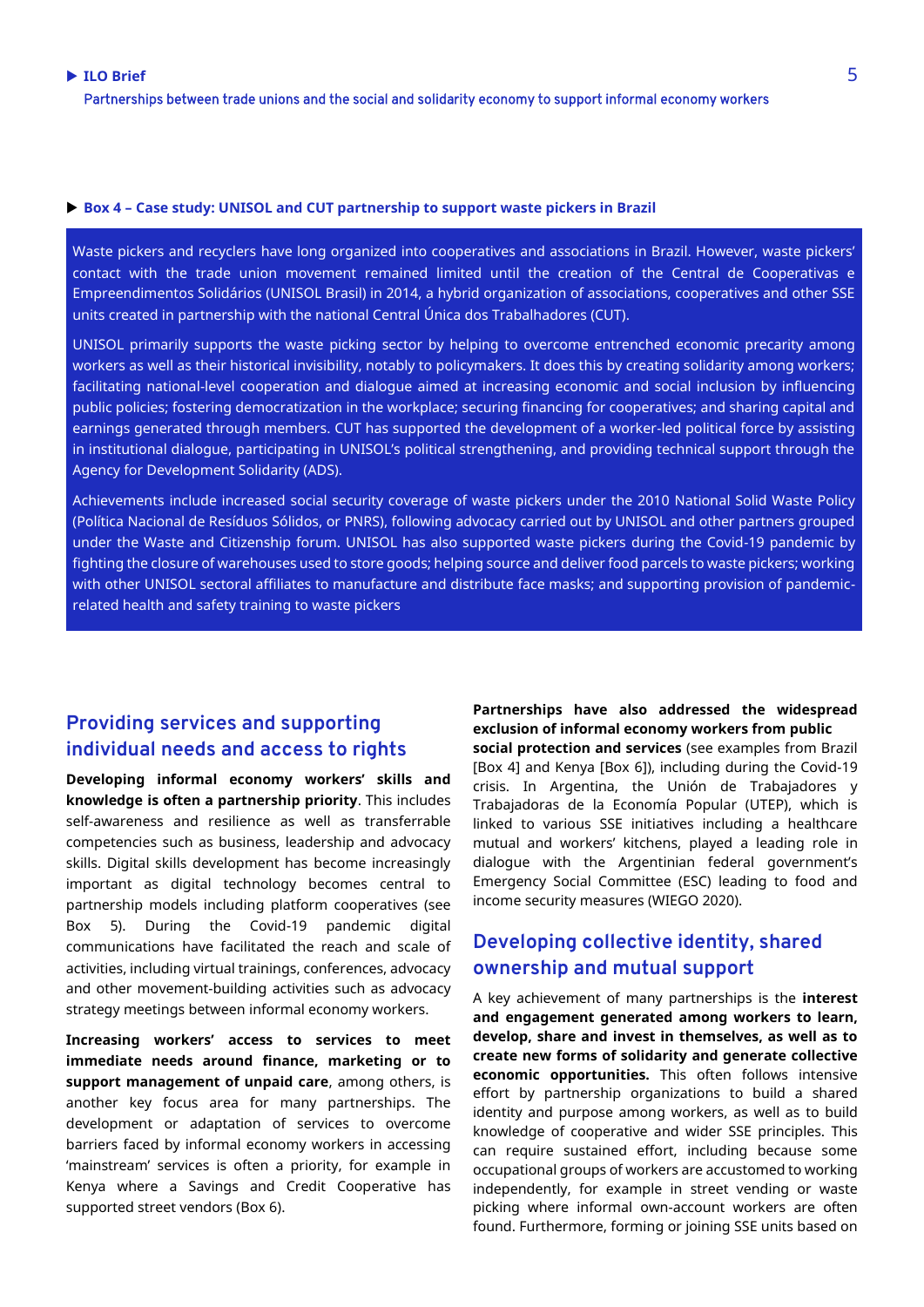principles of cooperation and participatory democracy often requires adaptation to new ways of working. For example, the new platform cooperative project in South Africa has concretized a long-running discussion around options for a domestic workers' cooperative in the country (Box 5).

#### **Box 5 – Case study: A platform cooperative of domestic workers, South Africa**

A domestic workers' platform cooperative is being established in South Africa, facilitated by the Social Law Project (SLP), in close partnership with the South African Domestic Service and Allied Workers Union (SADSAWU) and United Domestic Workers of South Africa (UDWOSA). The project was initiated following years of scoping and consultation among the participating organizations. The ILO was an early facilitator of efforts to identify opportunities for cooperatives among domestic workers in South Africa (ILO 2015). Drivers of the project include the leadership of SLP as a key enabling partner as well as growing decent work deficits which led SADSAWU and USWOSA to embrace new possibilities for organizing labour and generating quality, worker-owned economic opportunities.

The platform cooperative has identified three main aims:

- improving the rights and working conditions of domestic workers;
- developing collective and democratic ways of working among domestic workers; and
- harnessing technology to support job creation and security for domestic workers.

Some members of SADSAWU and UDWOSA have become founder-members of the platform cooperative and are enthusiastic about the opportunities the initiative could provide for collective ownership and control over their work. As one founder-member explained,

*"Working together as domestic workers makes us feel that we have been listened to. People look down us because we do the dirty work, whereas with this we will have something and be going somewhere.'* 

**For many own-account workers, including street vendors, traders, waste pickers and transport workers, organizing into cooperatives and other SSE units has increased opportunities for trade and access to markets and improved workers' bargaining power**. Some partnerships have developed mechanisms for informal economy workers to join forces (with each other and sometimes with formal economy workers) to generate economies of scale through larger-scale purchases and sales. In the waste picking sector in Brazil, a key success has been the organization of second-tier cooperatives to bolster production and value chain efficiency and increase workers' negotiation power during contract discussions (Box 4).

# **Improving the structural environment for informal economy workers' rights**

Often strongly rooted in wider rights and social justice movements, many partnership organizations have successfully built strategic coalitions to secure improved rights and protections through joint local, national or global-level advocacy and/or social dialogue. Building alliances with trade unions – notably with national federations and confederations – has strengthened informal economy workers' advocacy initiatives, as demonstrated by the UNISOL/CUT partnership in Brazil (Box 4) and by COTU-K support to NISCOF in Kenya (Box 5).

Priorities for policy change differ by sector and occupational group. Local-level infrastructure and recognition as service providers by local authorities are often significant for own-account workers such as waste pickers and street vendors, for example by entering into agreements with local authorities through memoranda of understanding (MoUs) or through agreements on the use of public space at different times/days or on amenities for workers. For example, Kagad Kach Patra Kashtakari Panchayat (KKPKP), a waste picker union in Pune, India, created the worker-owned Solid Waste Collection and Handling cooperative (SWaCH), which – with KKPKP as an intermediary – signed an MoU with the Pune Municipal Corporation, in 2008, to become the sole provider of door-to-door waste collection in the city, in turn improving members' incomes and working conditions (Chikarmane 2012; Chikarmane & Narayan 2005). However, wage workers/employees such as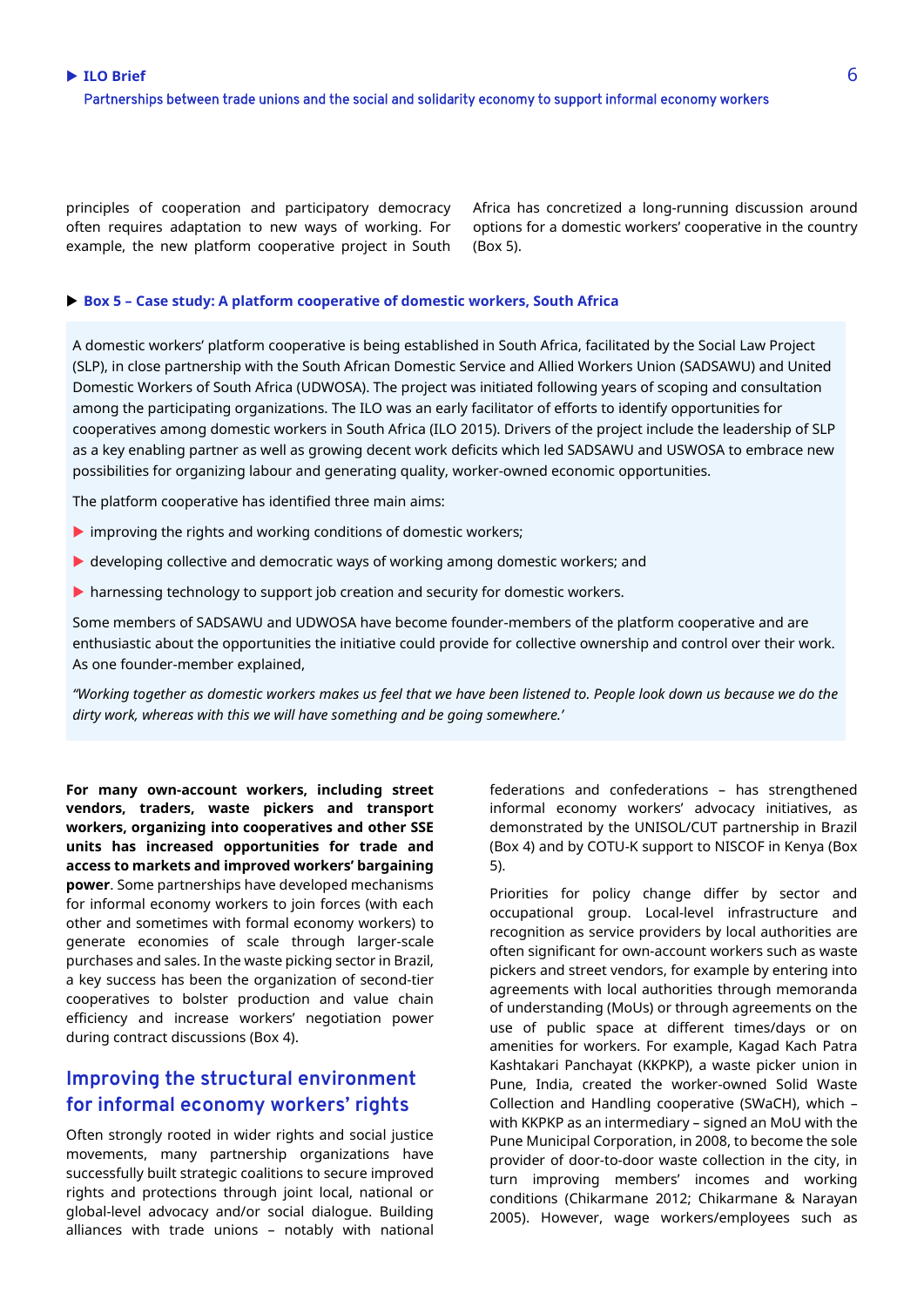domestic workers have often focused on national-level regulation and policy – for example, for legal recognition of, and rights associated with, the employment relationship and regulation for improved protection and conditions.

Finally, **gender equality** is a key focus of several partnerships, either because the organization(s) involved have a primary focus on supporting women (e.g., SEWA in India), or because their sectoral/occupational focus is on traditionally femaledominated sectors, such as the domestic work sector. Many – such as UTRASD in Colombia (Box 2) – take a strongly intersectional gender approach to their work. Others tackle the manifestations of structural gender inequality in the workplace, such as violence, harassment, and threats to the safety of women working in the informal economy. In Uganda, for example, the Amalgamated Transport and General Workers Union (ATGWU), working through its Informal Sector Women's Committee, has led negotiations to improve women's safety and access to toilets and other facilities around transport workers' workplaces (ILO 2020c).

# **Key challenges to partnership development and impact**

# **Internal challenges within partnership organizations**

A wide range of internal challenges faced by trade unions and SSE unions posed challenges to their establishment, growth, sustainability and effectiveness. Funding gaps emerged as a persistent challenge. Startup costs were often significant, and in some cases difficult to justify for organizations seeking to set up innovative initiatives outside of their core mandate and experience. Dedicated funds to establish partnership entitles and activities are often essential. Lack of finance and investment also emerged as a major barrier to increasing scale, notably when partnership organizations sought to expand activities such as training opportunities to new worker groups or in wider geographic areas

Technical knowledge gaps reduced capacity, efficiency and impact, spanning a wide range of organizational management and operational areas. High turnover of personnel poses a further key challenge to sustainability. This was highlighted in partnership organizations where change is viewed as inherent to the democratic process meaning leadership elections take place every few years and leadership rotation is encouraged. In practice,

however, this often leads to discontinuity in projects and institutional knowledge.

**Partnerships have also addressed the widespread exclusion of informal economy workers from public social protection and services** (see examples from Brazil [Box 4] and Kenya [Box 6]), including during the Covid-19 crisis. In Argentina, the Unión de Trabajadores y Trabajadoras de la Economía Popular (UTEP), which is linked to various SSE initiatives including a healthcare mutual and workers' kitchens, played a leading role in dialogue with the Argentinian federal government's Emergency Social Committee (ESC) leading to food and income security measures (WIEGO 2020).

# **Gaps in trade union support to informal economy workers and barriers to collaboration between trade union and the SSE**

The relative structural and associational power of trade unions, often stemming from their position in tripartite structures, means that they can significantly aid partnership reach and impact. However, informal economy workers and their organizations are at times sidelined from the agendas of trade unions (and federations/confederations). They do not always represent the interests of informal economy workers within tripartite systems and/or advocate for informal economy workers to be brought to the table to represent their own sectors (see Spooner et al. 2021). Organizations of informal economy workers therefore often remain the primary site of collective action in the informal economy.

Partnership between trade unions and the SSE has been hindered by ideological and practical divides. This stems from perceptions of conflicting aims, roles and practices within each and towards each other, contributing to a history of difficult relations between the two movements in various countries. Organizational leaders can have strongly entrenched views and affiliations, limiting preliminary dialogue to support partnership development. Furthermore, when trade unions and similar organizations of informal economy workers establish SSE initiatives, they may lack the in-depth knowledge required to develop SSE units that are economically viable and have weak links with SSE practitioners and other facilitators who could provide support.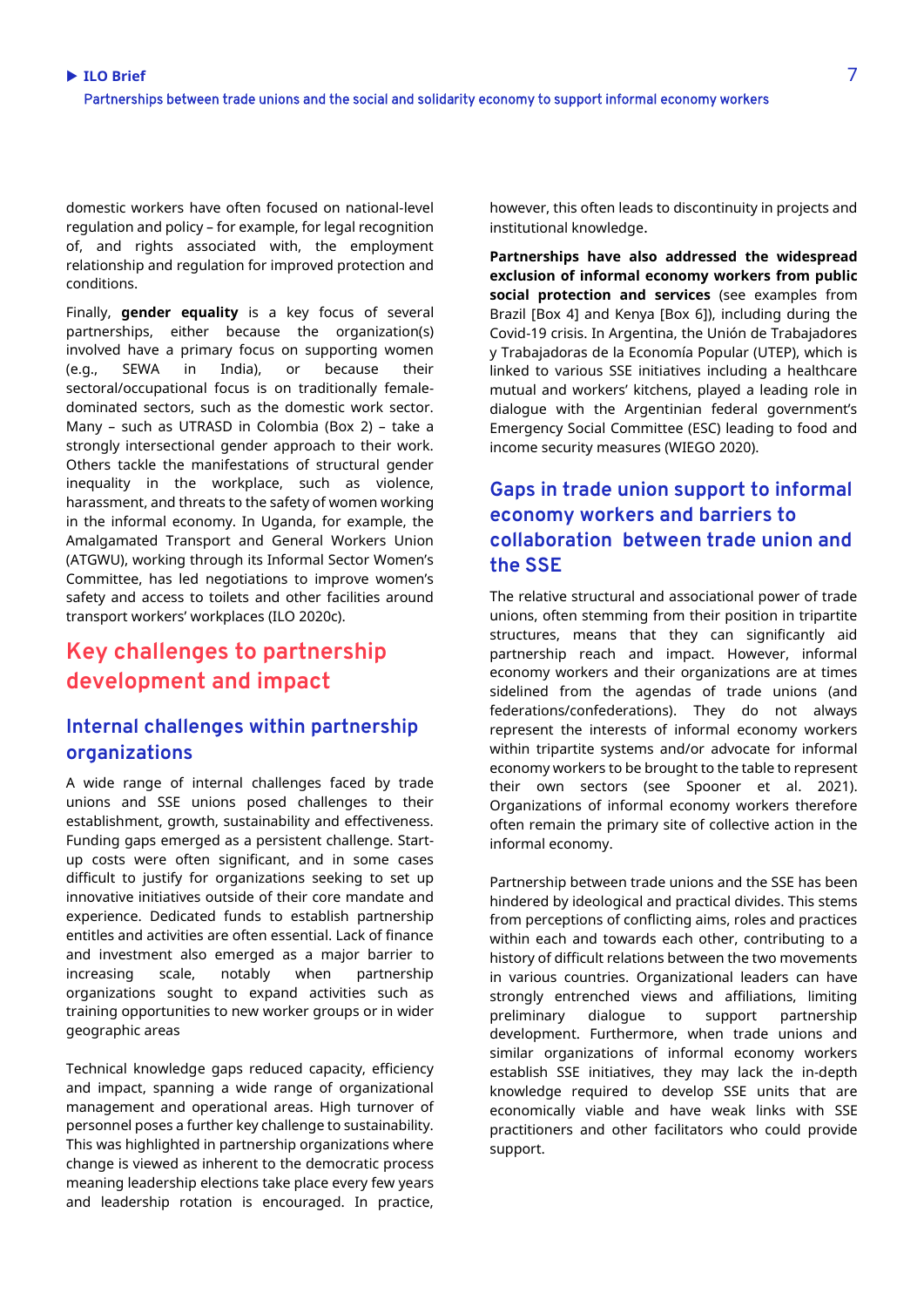# **Difficulties in securing organizational scale and sustainability**

Establishing fully independent, sustainable, and scalable organizations remains a challenge for many partnerships. Trade unions and other organizations of informal economy workers often experience limited capacity to service members and engage in advocacy as a result of low membership density and limited revenue from dues. SSE units aimed at supporting income generation experience myriad challenges in developing strong business and organizational models. They often lack access to context-specific and specialized assistance, for example, to help carry out market analysis and design appropriate strategic and operational plans. Covid-19 has exacerbated many challenges, with informal economy workers experiencing curtailed incomes or unemployment with little recourse to other support such as public social protection. Some established SSE mechanisms to support workers' economic security collapsed due to the Covid-19 pandemic (see Box 5).

# **Enablers of partnership development and impact**

# **Conducive policy and regulatory environment**

Policy and regulatory frameworks shape the extent to which informal economy workers are able to access their fundamental rights at work, in particular, freedom of association and the effective recognition of the right to collective bargaining. It is also important to take into consideration the other three fundamental principles and rights at work, namely, the elimination of all forms of forced or compulsory labour; the effective abolition of child labour; and the elimination of discrimination in respect of employment and occupation. Significant challenges persist, including the absence or explicit exclusion of some worker groups from labour law which pushes some occupational groups into the de facto informality and the exclusion of many worker-led organizations from registering officially as trade unions serving those sectors. Partnerships with trade unions have therefore been critical in incorporating informal economy workers and ensuring their representation in social dialogue. The role of international standards has also been critical. Relevant standards include the [Domestic Workers Convention 2011 \(No. 189\)](https://www.ilo.org/dyn/normlex/en/f?p=NORMLEXPUB:12100:0::NO::P12100_ILO_CODE:C189) and [Recommendation 2011 \(No. 201\)](https://www.ilo.org/dyn/normlex/en/f?p=NORMLEXPUB:12100:::NO:12100:P12100_ILO_CODE:R201:NO) which are widely cited

#### **Box 6 – Case study: Increasing street vendors' access to finance and social protection in Kenya**

The Kenya National Alliance of Street Vendors and Informal Traders (KENASVIT) is a national alliance of street vendors, hawkers and informal traders as well as informal traders' associations (KENASVIT n.d.). In 2007, KENASVIT received funding to support informal economy workers whose businesses had been affected by the election-related violence. One affiliate of KENASVIT, the Nairobi Informal Sector Confederation (NISCOF), used their share to seed fund a Savings and Credit Cooperative (SACCO). This provided a revolving fund for various self-help groups (SHGs) of street vendors in Nairobi to use for businessrelated investments that members were ineligible to secure through formal banks. The NISCOF SACCO operated until the onset of the Covid-19 pandemic. Shortly afterwards, the revolving fund collapsed because members and guarantors defaulted on loan payments and remaining funds were disbursed to members as emergency grants. The leadership of NISCOF has since focused on securing seed funding to revive the SACCO.

In parallel, NISCOF and the Central Organization of Trade Unions Kenya (COTU-K) have engaged jointly with the Ministry of Labour to secure improved access to social protection for informal economy workers, including by facilitating coverage through the National Health Insurance Fund (NHI) and the National Social Security Fund (NSSF). COTU-K also worked with NISCOF to present options to the Kenyan Senate around extending emergency support to street vendors early in the Covid-19 pandemic.

as supporting the formalization of domestic workers and their organizations. Similarly, the Transition from the Informal to the Formal Economy [Recommendation 2015](https://www.ilo.org/dyn/normlex/en/f?p=NORMLEXPUB:12100:0::NO::P12100_ILO_CODE:R204)  [\(No. 204\),](https://www.ilo.org/dyn/normlex/en/f?p=NORMLEXPUB:12100:0::NO::P12100_ILO_CODE:R204) sets a benchmark for national policymaking to improve the conditions and the formalization of workers in the informal economy.

The SSE offers significant potential for informal economy workers to organize and gain recognition. For example, the formal status of a cooperative brings – depending on the jurisdiction – legal and social protections and the power to enter into contracts and own property and/or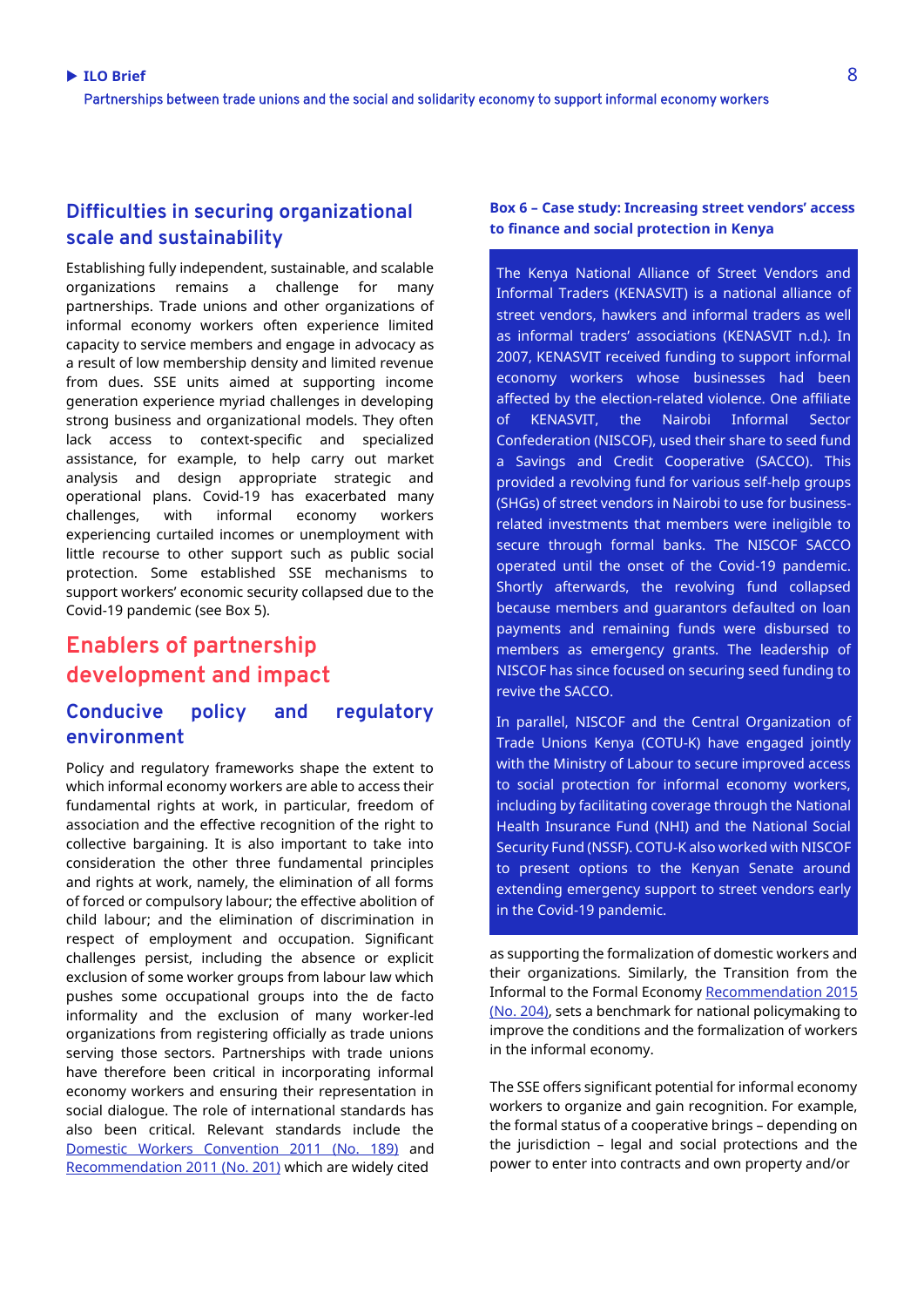registered premises (for example, to trade from or store goods at), among others. They provide a formal framework through which the economic activities of informal economy workers can be recognized as businesses and as a basis for negotiation, including with authorities and trading partners (Mshiu 2019; Eum 2020). Further steps towards the creation of an increasingly conducive SSE regulatory environment have been taken in many countries, for example through legal reforms in Colombia in 2020 to facilitate cooperative formation and registration (Law 2069 of 2020 to support entrepreneurship in Colombia).

# **Strong, worker-led organizations and commitment to cross-movement partnerships**

Establishing strong organizational foundations from the outset is key to ensuring the longevity of the partnership itself and its activities to support informal economy workers. Strong and committed leadership is critical to establishing partnerships and ensuring sustainability beyond short-term project-based initiatives. Critically, ensuring that informal economy workers are central to decisions around partnership models and operations is critical to fostering consensus, ownership, and solidarity, which in turn support sustainability. Potential for scalability emerges when partnership members/affiliates start to take organizational development and strengthening work forward themselves and with peers, generating a snowball effect, for example, in Brazil, where waste picker cooperative members who received support from UNISOL then went on to support others (see Box 3).

### **A broad ecosystem of support**

Movement-building and growth past the primary partnership organizations are critical to achieving impact, scale, and sustainability. Direct enabling organizations facilitate and actively support collective action among informal economy workers, and often form part of a wider social movement by organizing and supporting primary organizations (Dias and Ogando 2020; Duguid and Weber 2019). Their organizational structures are highly diverse in form and include union federations and/or confederations, global and regional networks, national and international organizations. Some have a long-standing commitment to linking trade union SSE approaches. In 2010, the Third StreetNet International Congress adopted a Resolution on the SSE and developed several initiatives to document affiliates' work through research and to provide support to them,

such as training and information. Direct enabling organizations can also include civil society organizations (CSOs) which may be a critical source of support and visibility where trade unions, associations or groups have little organizational profile or strength. This may facilitate campaigning, convening or establishing associations or cooperatives (Bonner and Spooner 2011).

Indirect enabling organizations form part of the wider supportive ecosystem of institutions and organizations with the objective of supporting collective action among informal economy workers but are not clearly constituted as worker or social movement actors. They may include finance providers, funders/investors, international and national institutions (including the ILO), development agencies, organizations focused on developing knowledge and capacity-building (including incubators or education establishments, such as Mondragon University in the Basque Country, in Spain), as well as entities providing logistical and technical support to collectives (for example, tech developers creating apps for platform cooperatives).

Some common factors emerge as critical when conceptualizing and delivering support. Tailoring support to sector and geography is critical, and not all Global North incubators have been appropriate or helpful when transferred to other Southern contexts. This is especially pertinent with regard to new business models and organizing strategies in the informal economy. Training and other forms of capacity development can be an important means to support partnerships; the most successful training initiatives respond to a clearly articulated organizational strategic need and are conceptualized and delivered by facilitators with strong links to the partnership organizations.

## **Sharing knowledge, experience and learning**

Sharing knowledge, experience and learning can be an important means of supporting partnerships. This can include developing studies and other documentation of successful partnerships to inspire and inform emerging initiatives. Direct exchanges of knowledge and experiences can be equally fruitful, such as study visits and other facilitated sharing forums. Longer-term partnership matching, ongoing accompaniment and mutual support can also be an important means of fostering replication/adaptation of learning and promising practices as partnerships emerge and evolve. This can be particularly beneficial where the partnerships share common characteristics - notably, sector focus and type of partnership being developed.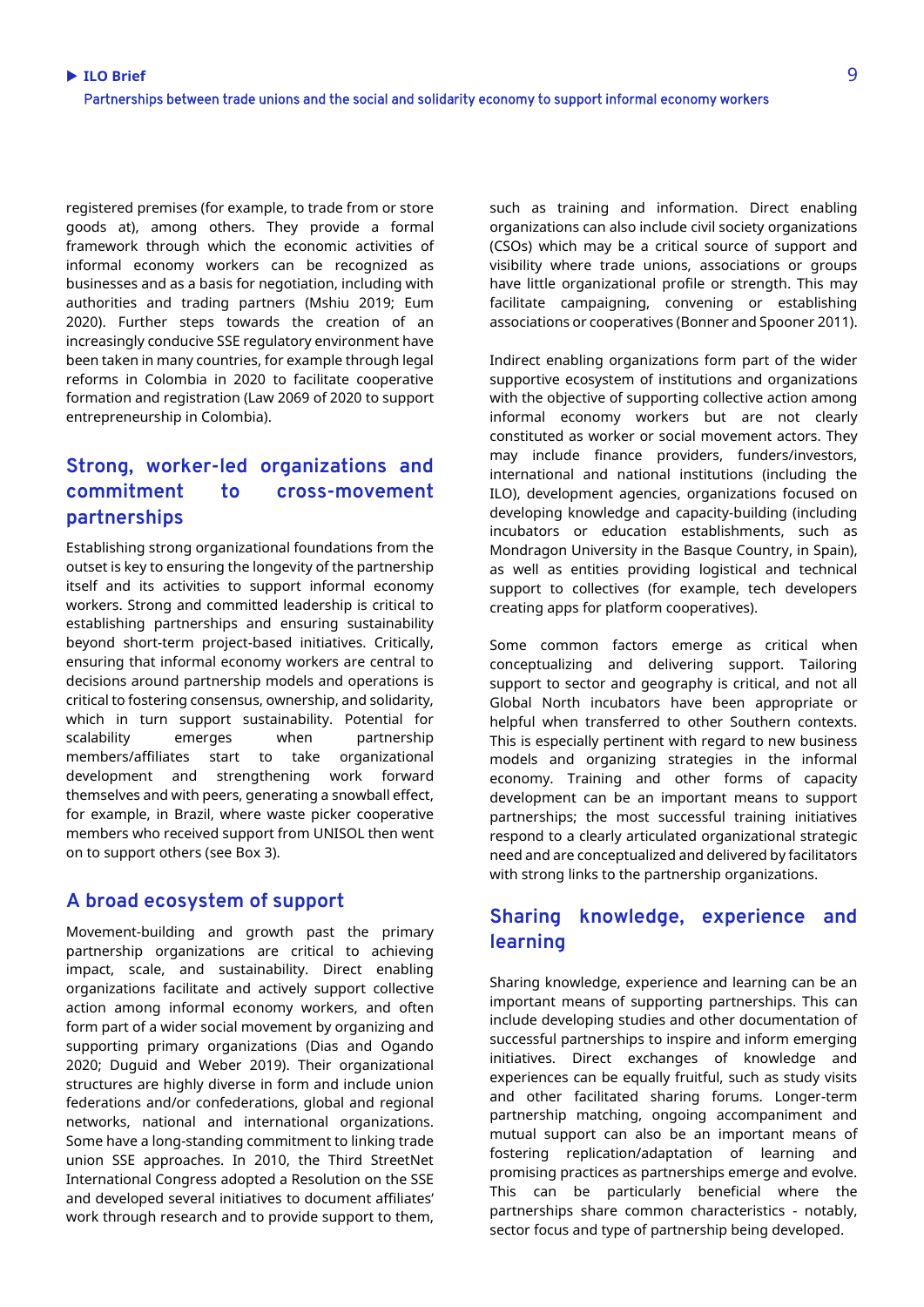## **Ways forward**

This brief has highlighted the value-added of innovative alliances, within which multiple – and complementary – organizational forms work together to support informal economy workers. Promising pathways are proposed to ensure that such partnerships are able to emerge, grow and thrive, and therefore be in a stronger position to build on successes to date in furthering the rights, decent work, and collective ownership of informal economy workers. Four areas to support partnerships to develop and thrive are proposed:

- **Development of a supportive policy and regulatory environment**. Key steps include ensuring global, national and local policy and regulatory frameworks are conducive in practice to the development of partnerships to support informal economy workers, including the right to freedom of association and collective bargaining, to engage in social dialogue and other forms of advocacy. This may require supporting government ministries and institutions to develop policies and/or regulations which recognize the right of informal economy workers to organize. Organizations supporting informal economy workers should also be fully informed about, and able to navigate, the statutory framework to develop (and register, as appropriate) partnership organizations and activities. This will allow them to meaningfully participate in policy dialogue at all levels.
- **Building an enabling ecosystem**. Key steps include fostering conceptual, strategic, and practical links between diverse organizations to build understanding and commitment to the 'partnership approach' to supporting informal economy workers. This entails engaging direct enabling partners (e.g. informal economy worker networks, trade union con/federations, CSOs) and indirect enabling partners (e.g. specialist technical support providers focused on developing knowledge and capacity building such as incubators or education establishments, funders, international institutions) to support partnership

development and impact. It will also require galvanizing the actors not traditionally focused on the informal economy, for example, by sharing successful partnership experiences to support understanding, dialogue, build trust and motivate others.

- Provision of direct support for partnership **development**. Key steps include supporting organizations to understand the options available to them and make informed decisions about the most promising routes of organizing and action. Needs assessments can help ascertain requirements for tailored and comprehensive technical and financial support. The aim is to enable partnership development, effectiveness, scaling up and sustainability in line with partnership strategic priorities and requirements. This could support inter alia development of leadership cadres, elaboration of business plans, membership recruitment and services, strengthening of financial and human resources systems, building advocacy and policy engagement skills, or improving fundraising and programme development capacity.
- **Learning and sharing knowledge and evidence**. Key steps include ensuring learning and evidence on what works to foster a partnership approach to supporting informal economy are produced and made accessible to those seeking to develop or support partnerships. This may include research, documentation and learning from partnership experiences, as well as facilitating direct exchange and information sharing between partnership organizations and with their enabling partners. Facilitating exchange between organizations working on a similar model of partnership and/or with a shared sectoral focus can be particularly beneficial for participants.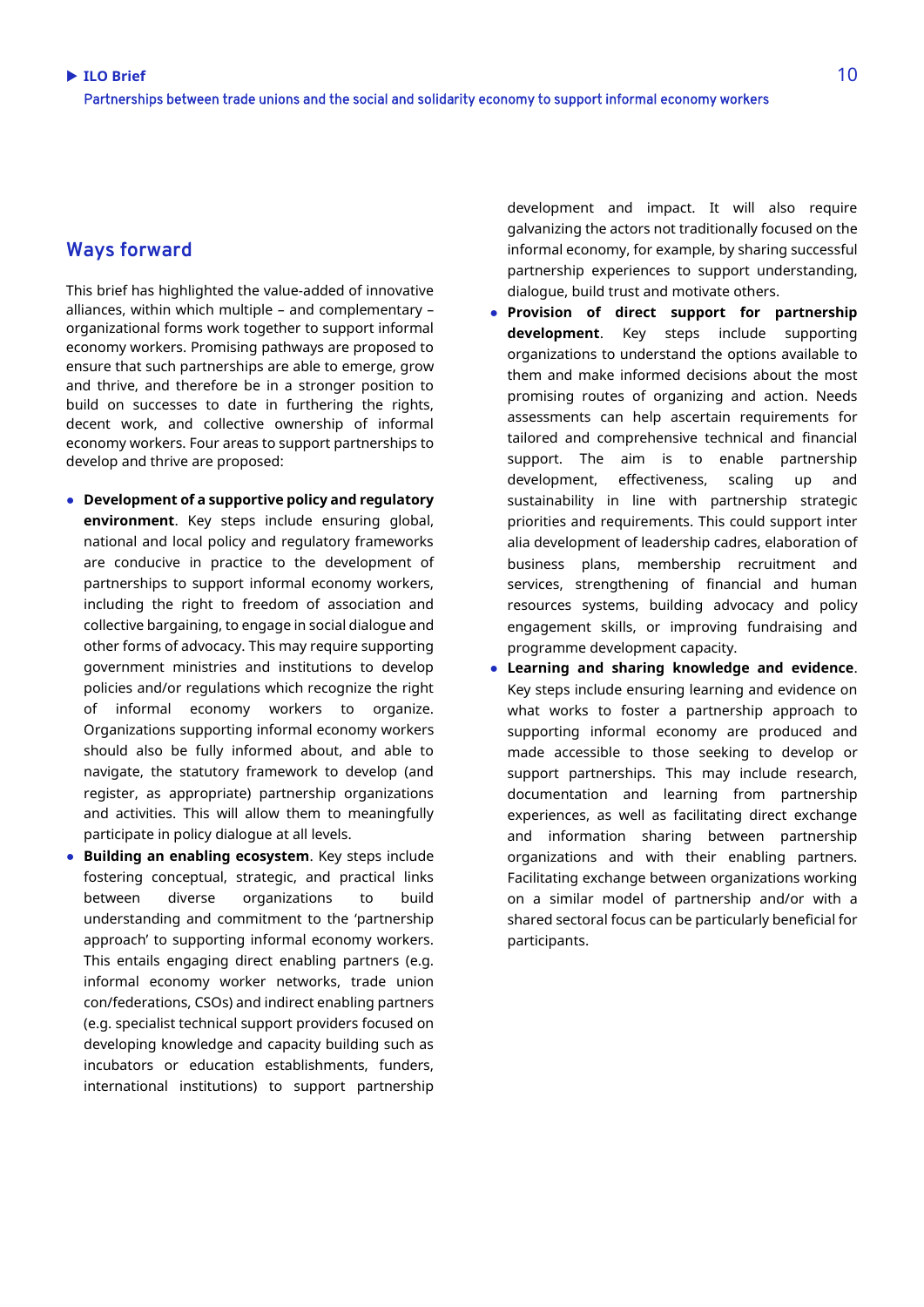# **Bibliography**

Bonner, Christine, and Dave Spooner. 2011. "Organizing in the informal economy: A challenge for trade unions". *Internationale Politik und Gesellschaft* 2 (2011): 87-105. Available at: [http://library.fes.de/pdf-files/ipg/2011-](http://library.fes.de/pdf-files/ipg/2011-2/08_a_bonner.pdf) [2/08\\_a\\_bonner.pdf](http://library.fes.de/pdf-files/ipg/2011-2/08_a_bonner.pdf)

Carre, Françoise, Horn, Pat, and Christine Bonner. 2020. "Collective bargaining by informal economy workers in the global South: where and how it takes place", in *Research handbook on development and the informal economy,*  edited by J. Charmes, 285–316. Cheltenham: Elgar.

Chen, Martha. 2012. *The informal economy: Definitions, theories and policies*, WIEGO Working Paper 1. WIEGO.

Chikarmane, Poornima. 2012. *Integrating Wastepickers into Municipal Solid Waste Management in Pune, India*, WIEGO Policy Brief (Urban Policies) No. 8. WIEGO.

Chikarmane, Poornima and Laxmi Narayan. 2005. *Organizing the Unorganised: A Case Study of the KagadKach Patra Kashtakari Panchayat (Trade Union of Wastepickers)*. WIEGO.

Dias, Sonia Maria and Ana Carolina Ogando. 2020. "Waste cooperatives in Brazil: Exploring links between cooperative ideals and raising gender awareness", in *Cooperatives and the world of work,* 1<sup>st</sup> Edition, edited by Bruno Roelants, Hyungsik Eum, Simel Eşim, Sonja Novkovic and Waltteri Katajamäki. New York, Routledge.

Duguid Fiona and Nadya Weber. 2019. *Women informal workers and the empowering nature of collectivizing and collectives: An evidence synthesis*, Working paper presented at the ILO COOP 100 Webinar II - Advancing gender equality through cooperatives, 27 April 2019.

Eum, Hyungsik. 2020. "Work and employment in the informal economy and new forms of work: How can the cooperative model be an answer?", in *Cooperatives and the world of work*, 1<sup>st</sup> Edition, edited by Bruno Roelants, Hyungsik Eum, Simel Eşim, Sonja Novkovic and Waltteri Katajamäki. New York, Routledge.

Hunt, Abigail and Binat Sarwar, Moizza. Unpublished. *Organising workers in the informal economy of selected African and Latin American countries: the potential of trade union, cooperative and social and solidarity economy partnerships.* Report produced by ODI for the International Labour Organization and Open Society Foundations.

ILO. 2015. *Report of the validation workshop for the potential and challenges of domestic workers co-operatives in South Africa: Proceedings and recommendations*, 9 July.

―――. 2018a. *Women and men in the informal economy: a statistical picture. Third edition*.

———. 2018b. *Advancing domestic workers' rights through cooperatives in Trinidad and Tobago: An ILO, NUDE and SWCC initiative.*

———. 2019. *Interactions between workers' organizations and workers in the informal economy: A compendium of practice.*

2020a. *ILO Monitor: COVID-19 and the world of work. 3rd edition.*

2020b. *ILO Monitor: COVID-19 and the world of* work. 6th edition.

2020c. *The contribution of social dialogue to gender equality.*